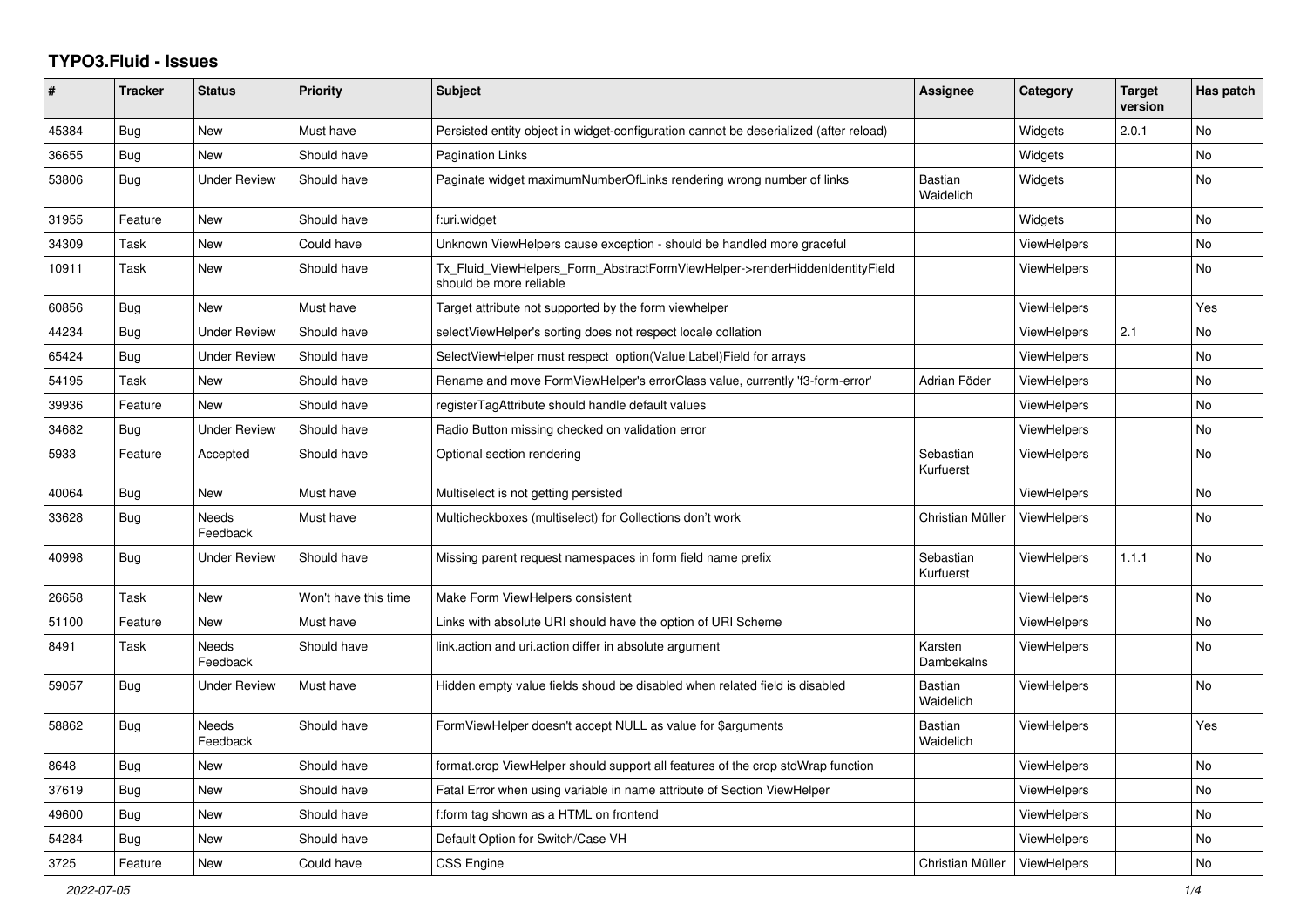| $\sharp$ | <b>Tracker</b> | <b>Status</b>       | <b>Priority</b>      | <b>Subject</b>                                                                            | <b>Assignee</b>             | Category    | <b>Target</b><br>version | Has patch |
|----------|----------------|---------------------|----------------------|-------------------------------------------------------------------------------------------|-----------------------------|-------------|--------------------------|-----------|
| 30937    | Bug            | New                 | Should have          | CropViewHelper stringToTruncate can't be supplied so it can't be easily extended          |                             | ViewHelpers |                          | Yes       |
| 26664    | Task           | New                 | Won't have this time | Clean up Form ViewHelpers                                                                 |                             | ViewHelpers |                          | No        |
| 36662    | Bug            | Needs<br>Feedback   | Should have          | Checked state isn't always correct when property is collection                            | Kevin Ulrich<br>Moschallski | ViewHelpers | 1.1.1                    | No        |
| 9950     | Task           | New                 | Should have          | Binding to nested arrays impossible for form-elements                                     |                             | ViewHelpers |                          |           |
| 36410    | Feature        | New                 | Should have          | Allow templates to send arguments back to layout                                          |                             | ViewHelpers |                          | No        |
| 43346    | Feature        | Under Review        | Should have          | Allow property mapping configuration via template                                         | Karsten<br>Dambekalns       | ViewHelpers | 2.1                      | No        |
| 60003    | Feature        | New                 | Should have          | Add required-Attribute to f:form.password                                                 |                             | ViewHelpers |                          | <b>No</b> |
| 8989     | Feature        | Needs<br>Feedback   | Could have           | Search path for fluid template files                                                      |                             | View        |                          | No        |
| 38369    | Bug            | New                 | Must have            | Resource ViewHelpers should not fall back to request package                              |                             | View        |                          | No        |
| 43072    | Task           | New                 | Should have          | Remove TOKENS for adding templates fallback in Backporter                                 |                             | View        |                          | No        |
| 45394    | Task           | New                 | Should have          | Forwardport Unit test for standalone view                                                 |                             | View        |                          | No        |
| 46289    | Bug            | Needs<br>Feedback   | Should have          | Enable Escaping Interceptor in XML request format                                         |                             | View        | 2.0.1                    | No        |
| 60181    | Feature        | New                 | Could have           | Caching mechanism for Fluid Views/Templates                                               |                             | View        |                          | No        |
| 33551    | Bug            | New                 | Must have            | View helper values break out of a partial scope                                           | Sebastian<br>Kurfuerst      | Core        |                          | No        |
| 3481     | Bug            | New                 | Should have          | Use ViewHelperVariableContainer in PostParseFacet                                         |                             | Core        |                          | No        |
| 39990    | Bug            | New                 | Should have          | Same form twice in one template: hidden fields for empty values are only rendered<br>once |                             | Core        |                          | No        |
| 30555    | Feature        | New                 | Could have           | Make TagBuilder more extensible                                                           |                             | Core        |                          | No        |
| 27607    | Bug            | New                 | Must have            | Make Fluid comparisons work when first element is STRING, second is NULL.                 |                             | Core        |                          | No        |
| 33394    | Feature        | Needs<br>Feedback   | Should have          | Logical expression parser for BooleanNode                                                 | <b>Tobias Liebig</b>        | Core        |                          | No        |
| 4704     | Feature        | New                 | Should have          | Improve parsing exception messages                                                        |                             | Core        |                          |           |
| 32035    | Task           | New                 | Should have          | Improve fluid error messages                                                              |                             | Core        |                          | Yes       |
| 10472    | Feature        | New                 | Could have           | Fluid Standalone distribution                                                             |                             | Core        |                          | No        |
| 62346    | Feature        | New                 | Could have           | f:comment should have high precende                                                       |                             | Core        | 3.x                      | No        |
| 1907     | Feature        | New                 | Could have           | Default values for view helpers based on context                                          |                             | Core        |                          |           |
| 7608     | Feature        | New                 | Could have           | Configurable shorthand/object accessor delimiters                                         |                             | Core        |                          | Yes       |
| 12863    | Bug            | New                 | Should have          | Attributes of a viewhelper can't contain a '-'                                            | Sebastian<br>Kurfuerst      | Core        |                          | No        |
| 46257    | Feature        | <b>Under Review</b> | Should have          | Add escape sequence support for Fluid                                                     |                             | Core        |                          | No        |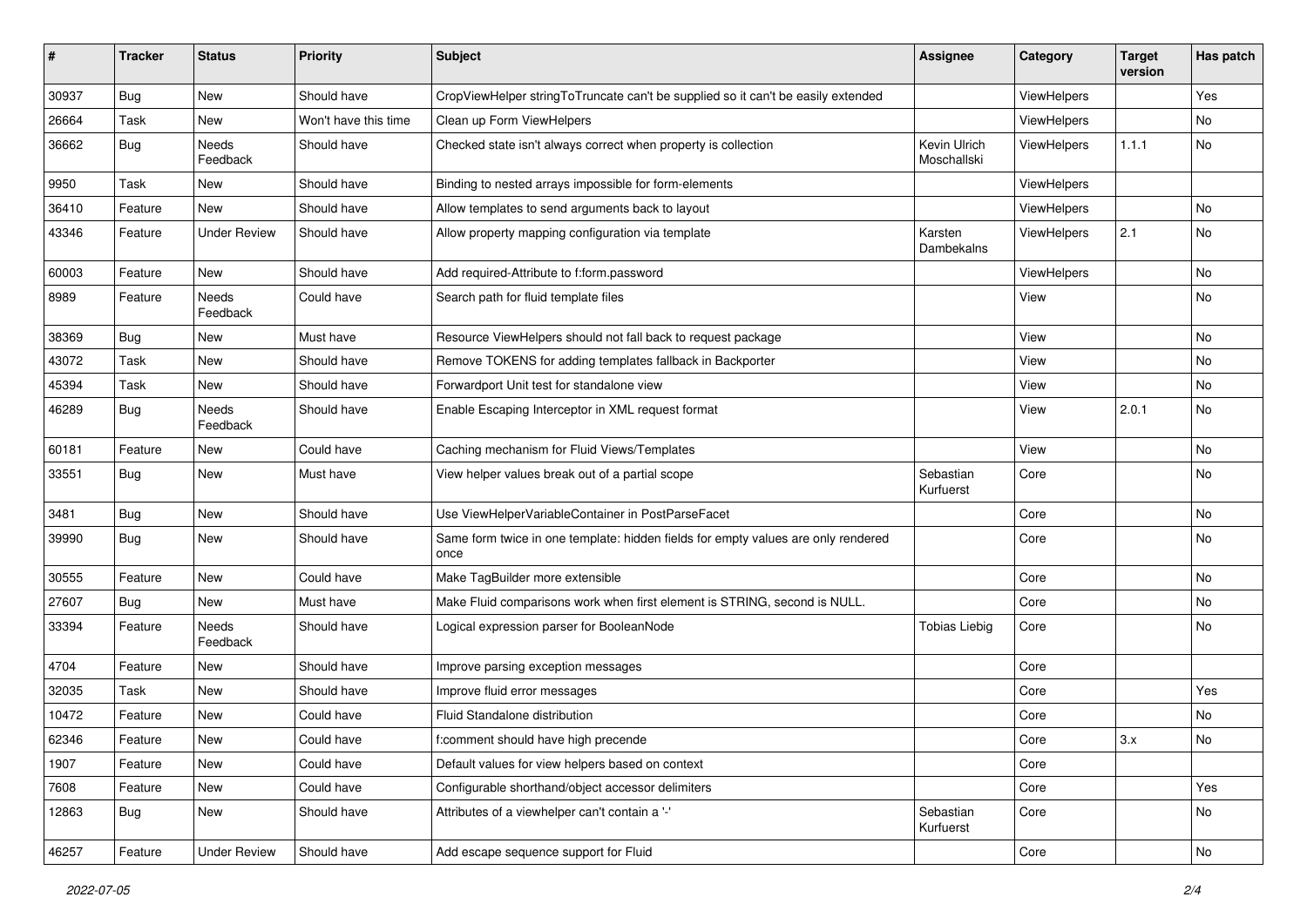| #     | <b>Tracker</b> | <b>Status</b>       | <b>Priority</b> | Subject                                                                                              | <b>Assignee</b>        | Category | <b>Target</b><br>version | Has patch |
|-------|----------------|---------------------|-----------------|------------------------------------------------------------------------------------------------------|------------------------|----------|--------------------------|-----------|
| 51239 | Bug            | <b>Under Review</b> | Must have       | AbstractViewHelper use incorrect method signature for "\$this->systemLogger->log()"                  | Adrian Föder           | Core     |                          | Yes       |
| 50888 | Bug            | <b>Under Review</b> | Should have     | WSOD by changing name of section and if Fluid caches are generated                                   |                        |          |                          | No        |
| 52419 | Bug            | New                 | Should have     | Wrong PHPDocs notation for default value inline f:translate viewhelper                               |                        |          | 2.0                      | No        |
| 47006 | Bug            | <b>Under Review</b> | Should have     | widget identifier are not unique                                                                     |                        |          |                          | <b>No</b> |
| 51277 | Feature        | New                 | Should have     | ViewHelper context should be aware of actual file occurrence                                         |                        |          |                          | No        |
| 52591 | Bug            | <b>New</b>          | Should have     | The Pagination Widget broken for joined objects                                                      |                        |          |                          | No        |
| 9514  | Feature        | New                 | Should have     | Support explicit Array Arguments for ViewHelpers                                                     |                        |          |                          |           |
| 46091 | Task           | Needs<br>Feedback   | Should have     | Show source file name and position on exceptions during parsing                                      |                        |          |                          | No        |
| 49756 | Feature        | <b>Under Review</b> | Should have     | Select values by array key in checkbox viewhelper                                                    |                        |          |                          | No        |
| 33215 | Feature        | New                 | Should have     | RFC: Dynamic values in ObjectAccess paths                                                            |                        |          |                          | No        |
| 43071 | Task           | New                 | Should have     | Remove TOKENS for adding fallback teplates in B                                                      |                        |          |                          | No        |
| 42743 | Task           | New                 | Should have     | Remove inline style for hidden form fields                                                           |                        |          |                          | No        |
| 60271 | Feature        | <b>New</b>          | Should have     | Paginate viewhelper, should also support arrays                                                      |                        |          |                          | <b>No</b> |
| 36559 | Feature        | New                 | Could have      | New widget progress bar                                                                              |                        |          |                          | Yes       |
| 42397 | Feature        | New                 | Should have     | Missing viewhelper for general links                                                                 |                        |          |                          | No        |
| 28549 | Bug            | New                 | Should have     | make widgets cacheable, i.e. not implement childnodeaccess interface                                 |                        |          |                          | No        |
| 37095 | Feature        | New                 | Should have     | It should be possible to set a different template on a Fluid TemplateView inside an<br>action        | Christopher<br>Hlubek  |          |                          | No        |
| 55008 | Bug            | <b>Under Review</b> | Should have     | Interceptors should be used in Partials                                                              | Christian Müller       |          |                          | No        |
| 57885 | Bug            | New                 | Must have       | Inputs are cleared from a second form if the first form produced a vallidation error                 |                        |          |                          | No        |
| 56237 | Task           | New                 | Should have     | in-line (Condition) ViewHelpers should not evaluate on parsing                                       |                        |          |                          | No        |
| 28553 | Bug            | New                 | Should have     | improve XHProf test setup                                                                            |                        |          |                          | No        |
| 5636  | Task           | Under Review        | Must have       | Form_RadioViewHelper and CheckBoxViewHelper miss check for existing object<br>before it is accessed. |                        |          |                          | No        |
| 47669 | Task           | New                 | Should have     | FormViewHelper does not define the default request method                                            |                        |          |                          | No        |
| 58983 | Bug            | New                 | Should have     | format.date does not respect linebreaks and throws exception                                         |                        |          |                          | <b>No</b> |
| 49038 | Bug            | New                 | Must have       | form.select does not select the first item if prependOptionValue is used                             |                        |          |                          | No        |
| 9005  | Feature        | Accepted            | Could have      | Fluid Template Analyzer (FTA)                                                                        | Sebastian<br>Kurfuerst |          |                          |           |
| 58921 | <b>Bug</b>     | New                 | Should have     | f:form.* VHs crash if NOT inside f:form but followed by f:form                                       |                        |          |                          | No        |
| 45153 | Feature        | New                 | Should have     | f:be.menus.actionMenuItem - Detection of the current select option is insufficient                   |                        |          |                          | No        |
| 52536 | <b>Bug</b>     | <b>Under Review</b> | Should have     | Errorclass not set if no property-attribute set                                                      |                        |          |                          |           |
| 13045 | <b>Bug</b>     | New                 | Should have     | Entity decode of strings are different between if-conditions and output of variable                  |                        |          |                          |           |